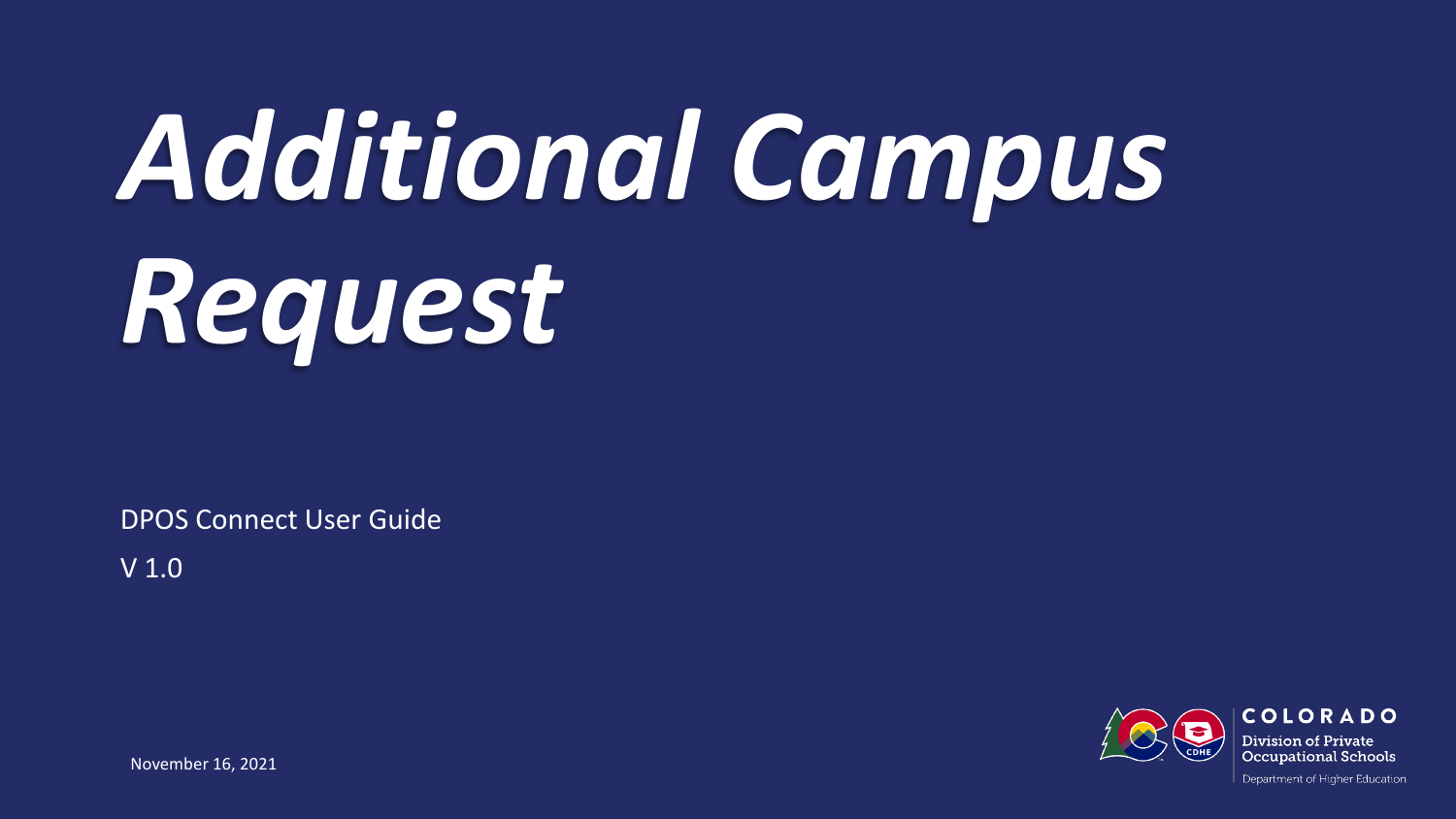## FAQ's

Q: What is Common Ownership?

A: Schools with the same owner and same school name

Q:Do I need to apply for a separate Certificate of Approval?

A: Yes, schools under common ownership which offer educational services and maintain ongoing individual facilities, faculty or students shall be considered as independent entities (Rules IV. D. 1)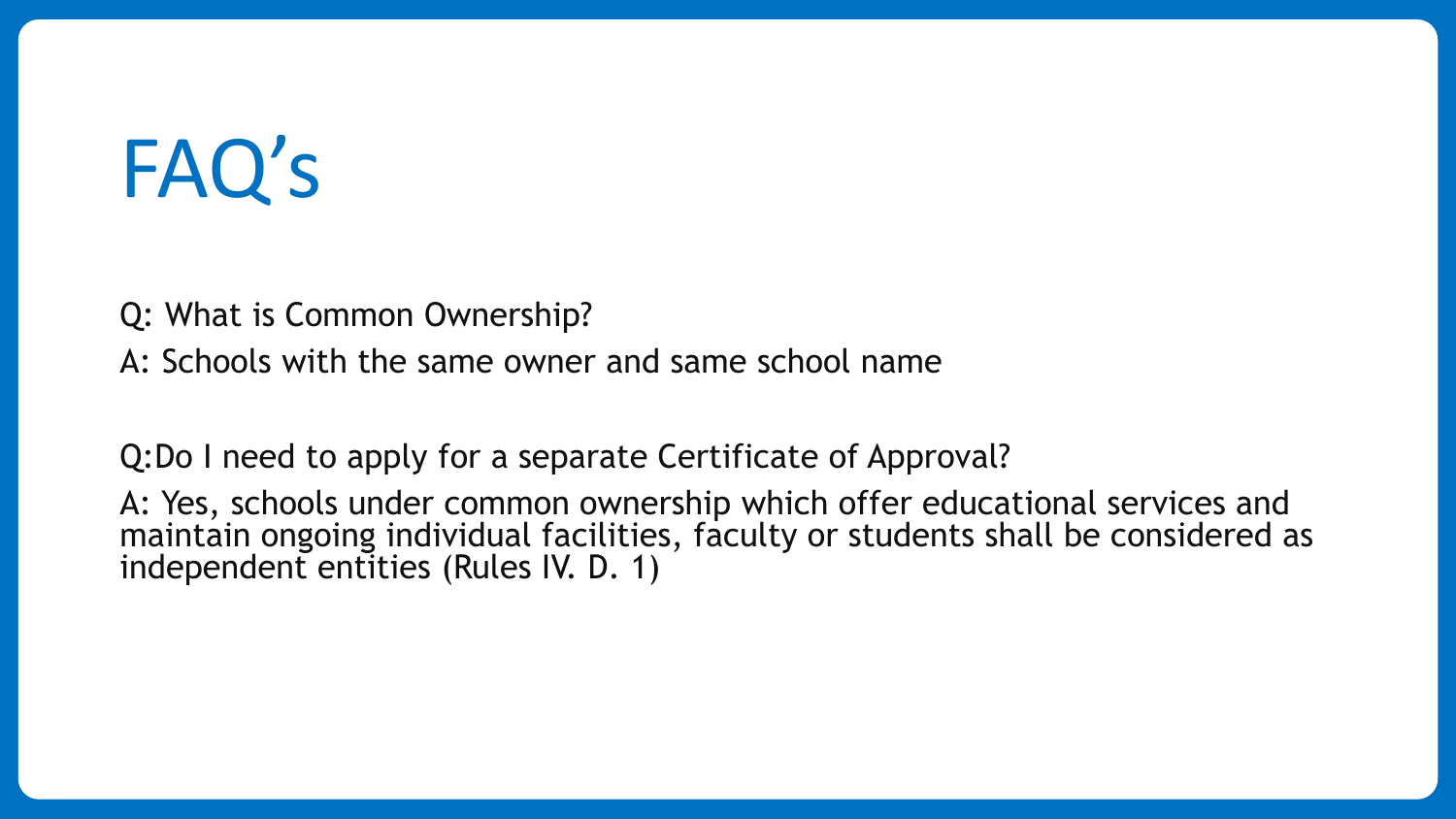### To Apply for Additional Campus

**Step One: New School**

Go to [www.ColoradoETPL.org](http://www.coloradoetpl.org/) and click **New Provider/School/User: Get Started.**

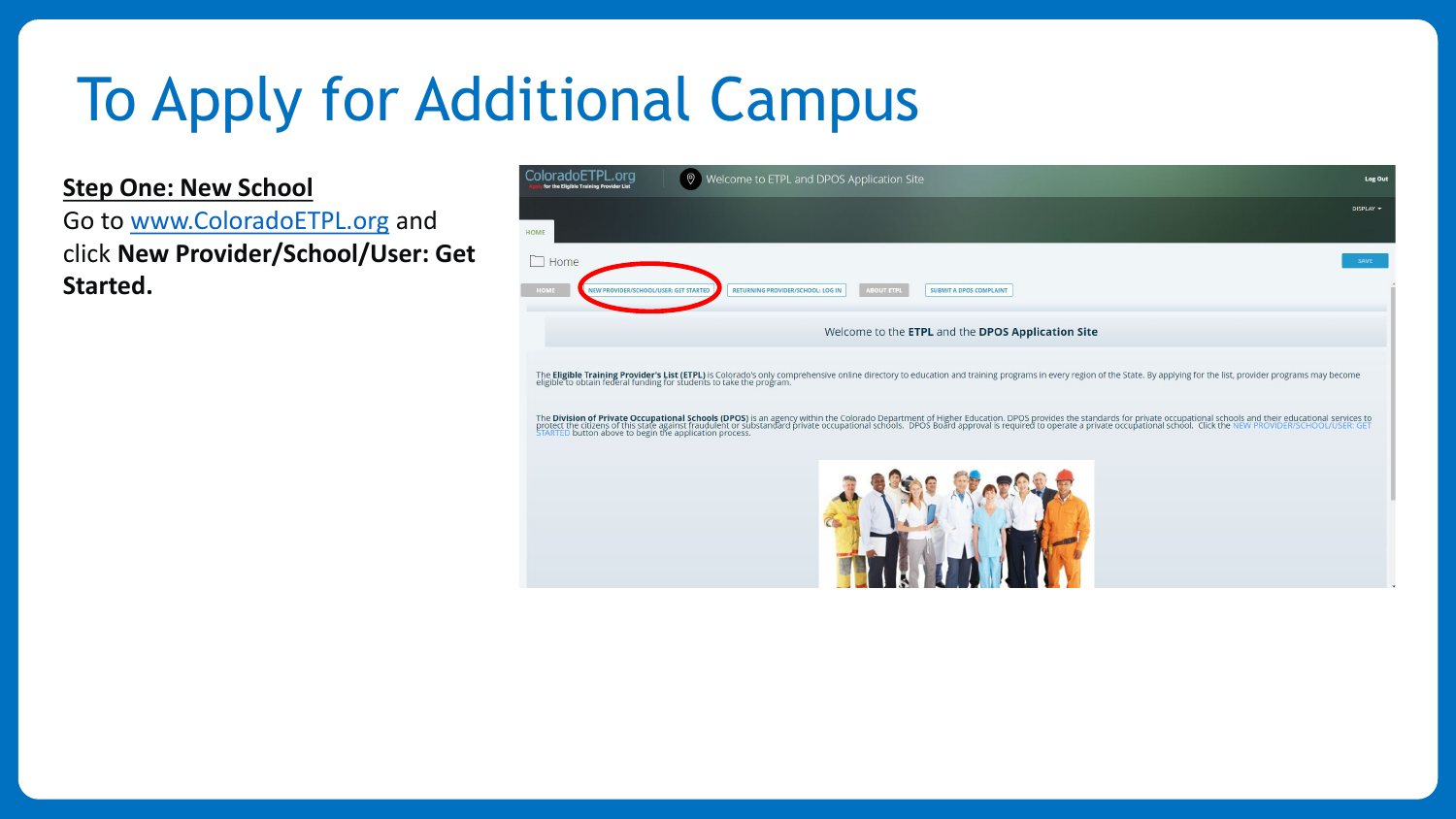### Search for Provider

**Step Two: Provider Org Type** Select **06-Private Occupational School.**

**Step Three: Search** Click **Search.**

#### **Step Four: Search Results**

For a school adding an additional campus, the main location will be on the list as an approved DPOS school. Do not select this school. Scroll to the bottom of the search results table and click **Continue (My Organization is not on the List)**.

| <b>Find Your Organization</b>                                    |                                                                                                    |
|------------------------------------------------------------------|----------------------------------------------------------------------------------------------------|
| Click the Search button.                                         | Select your Org Type and/or enter part of your organization's name in the Provider Name box below. |
| Provider Org Type*                                               | <b>Provider Name</b>                                                                               |
| 01-Private Occupational School - Exempt                          |                                                                                                    |
| 02-Colorado Public Four-Year Institution                         |                                                                                                    |
| 03-Colorado Public Two-Year or Community College                 |                                                                                                    |
| □ 04-Colorado Public Area Vocational/Technical College           |                                                                                                    |
| □ 05-Colorado Local District Community College                   |                                                                                                    |
| □ 06-Private Occupational School                                 |                                                                                                    |
| □ 07-Private Degree-Granting Institution                         |                                                                                                    |
| □ 08-Bible/Seminary College                                      |                                                                                                    |
| □ 09-Registered Apprenticeship                                   |                                                                                                    |
| □ 10-Non-Registered or Pre-Apprenticeship                        | Step Two                                                                                           |
| □ 11-Real Estate Broker or Appraiser Training                    |                                                                                                    |
| □ 12-Nursing or Related Training                                 |                                                                                                    |
| □ 13-Non-Credit Programs at Colorado Two-Year Colleges           |                                                                                                    |
| □ 14-Out of State Online                                         |                                                                                                    |
| □ 15-Extended Learning Opportunity/ITA Exception                 |                                                                                                    |
| $\Box$ 16-Other                                                  |                                                                                                    |
| □ 17-Non-Credit Programs at G<br>rado Four-Year Colleges         |                                                                                                    |
| Hint: You may search several time                                | ame field if you don't find your organization immediately.                                         |
| <i>Merent Org Types or keywords in Provider</i><br><b>SEARCH</b> |                                                                                                    |
|                                                                  |                                                                                                    |
| <b>CANCEL FORM</b>                                               |                                                                                                    |
|                                                                  |                                                                                                    |
|                                                                  |                                                                                                    |
| The Skincare Academy<br>□                                        | 6-Private Occupational School                                                                      |
|                                                                  |                                                                                                    |
| <b>Truck Driving School 1</b><br>U                               | 6-Private Occupational School                                                                      |
|                                                                  |                                                                                                    |
|                                                                  | 6-Private Occupational School                                                                      |
| □                                                                |                                                                                                    |
| <b>Truck Driving School 2</b>                                    |                                                                                                    |
| n                                                                |                                                                                                    |
| <b>Truck Driving School 3</b>                                    | 6-Private Occupational School                                                                      |
|                                                                  |                                                                                                    |
| <b>SHOW AUTHORIZED USERS</b>                                     |                                                                                                    |
|                                                                  |                                                                                                    |
| <b>CONTINUE (MY ORGANIZATION IS NOT ON THE LIST)</b>             |                                                                                                    |
| <b>CANCEL FORM</b>                                               | Step Four                                                                                          |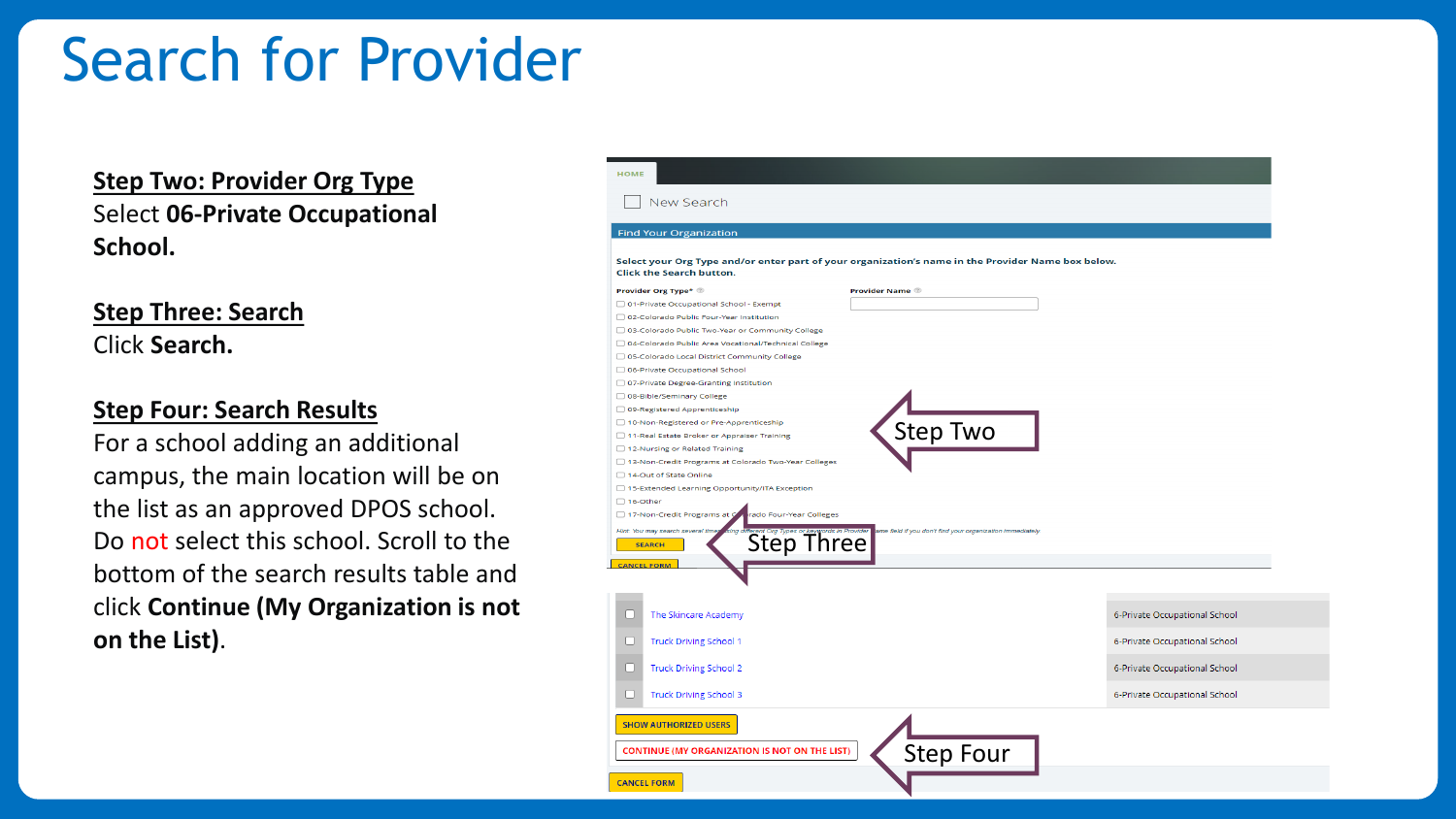### User Account/Additional Campus

#### **Step Five: Contact Information**

Enter contact information. The contact e-mail is the username for the school's account for this additional campus. After the additional campus is approved by the Board, additional users can be added.

#### **Step Six: Already a User**

Check **Yes** for the answer to the question *Are you already a user in the database?* Click **Search for your User Account**. Verify that the correct user account was found.

or

### **Step Six: New User**

Check **No** for the question *Are you already a user in the database?* Click **Save and Preview Username**

#### **Step Seven: Ownership**

Check **Yes** for adding an additional campus under common ownership. Select all active schools with the same owner/same name from the dropdown menu. Use the plus sign to add more than one school to be associated with.

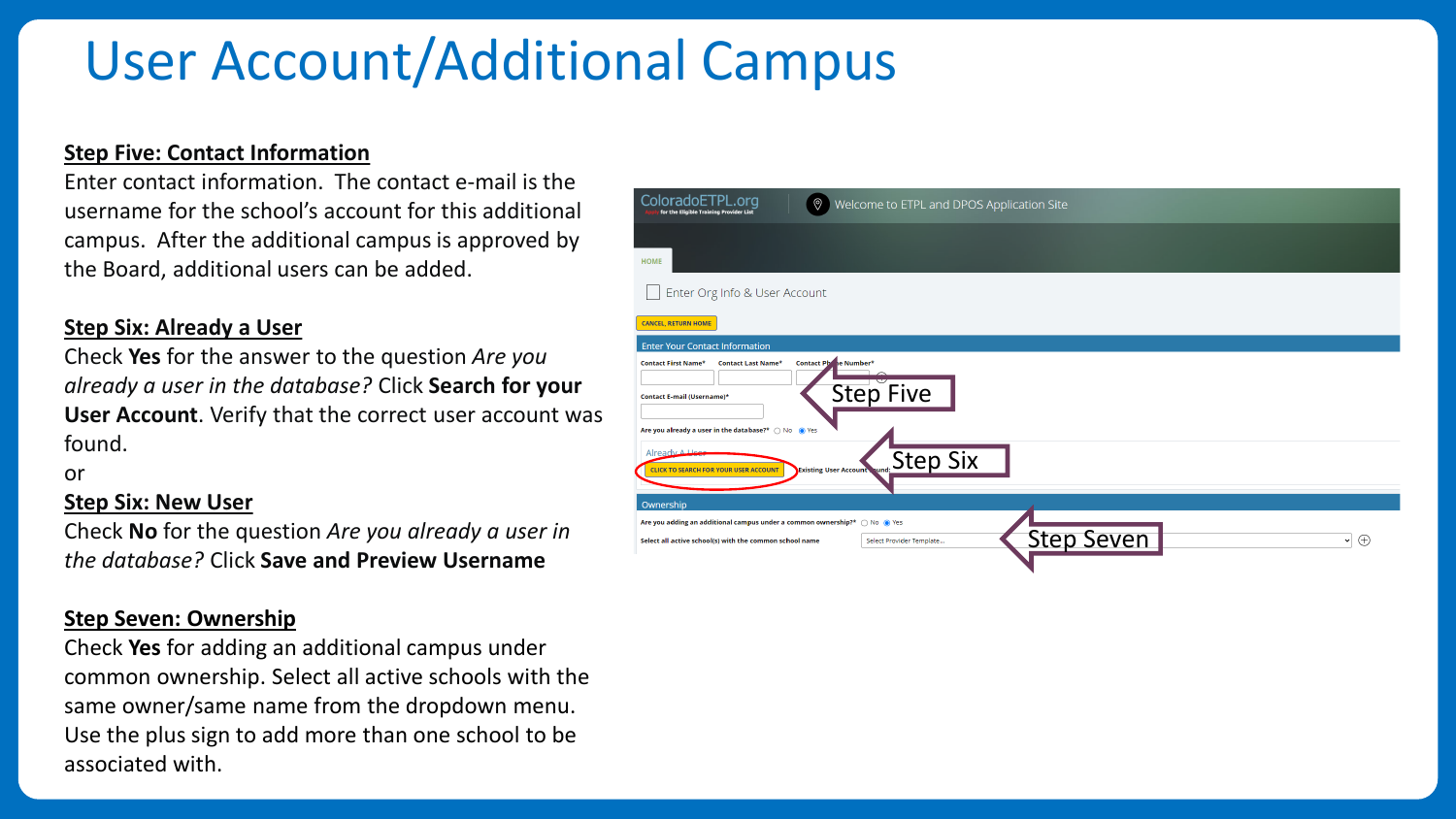### Enter Additional Campus Information

### **Step 8: Business Information**

For the additional campus, enter the business information.

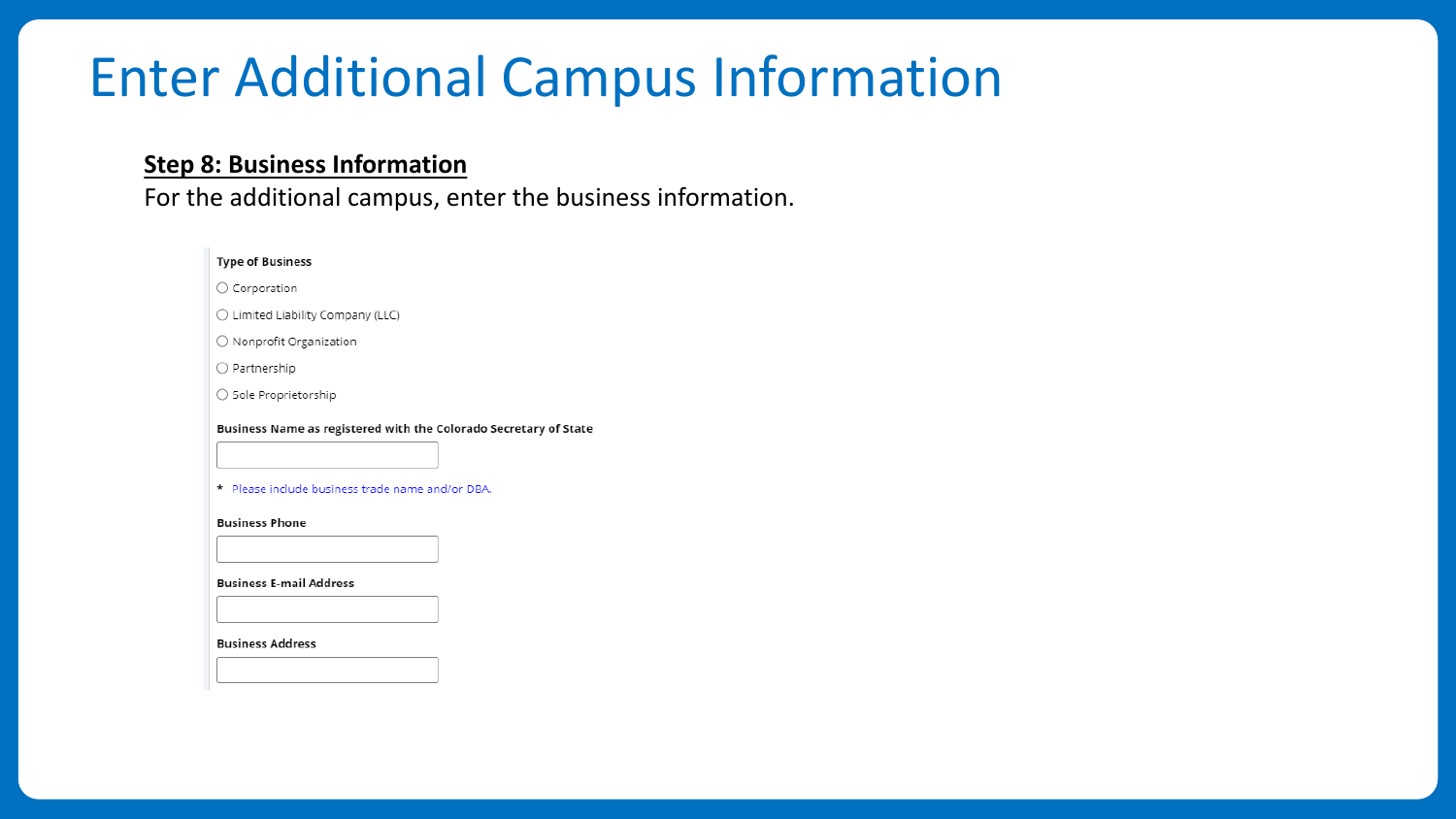### **Enter Organization Information**

### **Step Nine: Enter Organization Contact Info**

Enter the name and phone number of the organization. To add the school's website, click **Edit Hyperlink**. In the **Programs Offered** field, enter a general description of the programs offered.

### **Step Ten: Date Opened/State Type**

Click the calendar icon to select the date the business organization registered with the Secretary of State. Choose the location of the additional campus - either **In State** (Colorado) or **Out of State.**

### **Step Eleven: Location**

Enter the address for the location of the additional campus.

### **Step Twelve: Location Name**

Enter the location name as it should appear on the website for consumers. Click **Submit** to send request to DPOS for approval.

| Provider/School Name*                               |                                |                    |                                       |  |                    |
|-----------------------------------------------------|--------------------------------|--------------------|---------------------------------------|--|--------------------|
|                                                     |                                |                    |                                       |  |                    |
| Provider/School Phone Number*                       | <b>Provider/School Website</b> |                    |                                       |  |                    |
|                                                     | <b>EDIT HYPERLINK</b>          |                    |                                       |  |                    |
|                                                     |                                |                    |                                       |  |                    |
| Programs Offered, General Description*              |                                |                    | <b>Step Nine</b>                      |  |                    |
|                                                     |                                |                    |                                       |  |                    |
|                                                     |                                |                    |                                       |  |                    |
| <b>Provider Org Type</b>                            |                                |                    |                                       |  |                    |
| 06-Private Occupational School                      |                                |                    |                                       |  |                    |
| <b>Provider/School Start Date</b>                   |                                |                    |                                       |  |                    |
| 戲 的                                                 |                                |                    |                                       |  |                    |
|                                                     |                                |                    |                                       |  |                    |
|                                                     | Step Ten                       |                    |                                       |  |                    |
| <b>DPOS State Type*</b><br>$\bigcirc$ In State      |                                |                    |                                       |  |                    |
| ○ Out of State                                      |                                |                    |                                       |  |                    |
|                                                     |                                |                    |                                       |  |                    |
|                                                     |                                |                    |                                       |  |                    |
| Location                                            |                                |                    |                                       |  |                    |
| Address1*                                           | Address2                       |                    |                                       |  |                    |
|                                                     |                                |                    |                                       |  |                    |
|                                                     |                                |                    |                                       |  |                    |
| City*                                               | State*                         |                    |                                       |  |                    |
|                                                     |                                |                    |                                       |  |                    |
| Zip Code*                                           |                                | <b>Step Eleven</b> |                                       |  |                    |
|                                                     |                                |                    |                                       |  |                    |
|                                                     |                                |                    |                                       |  |                    |
| <b>CLICK TO POPULATE LOCATION NAME</b>              |                                |                    |                                       |  |                    |
| Location Name (feel free to modify the name below)* |                                |                    | <b>Consumer Website Location Name</b> |  | <b>Step Twelve</b> |